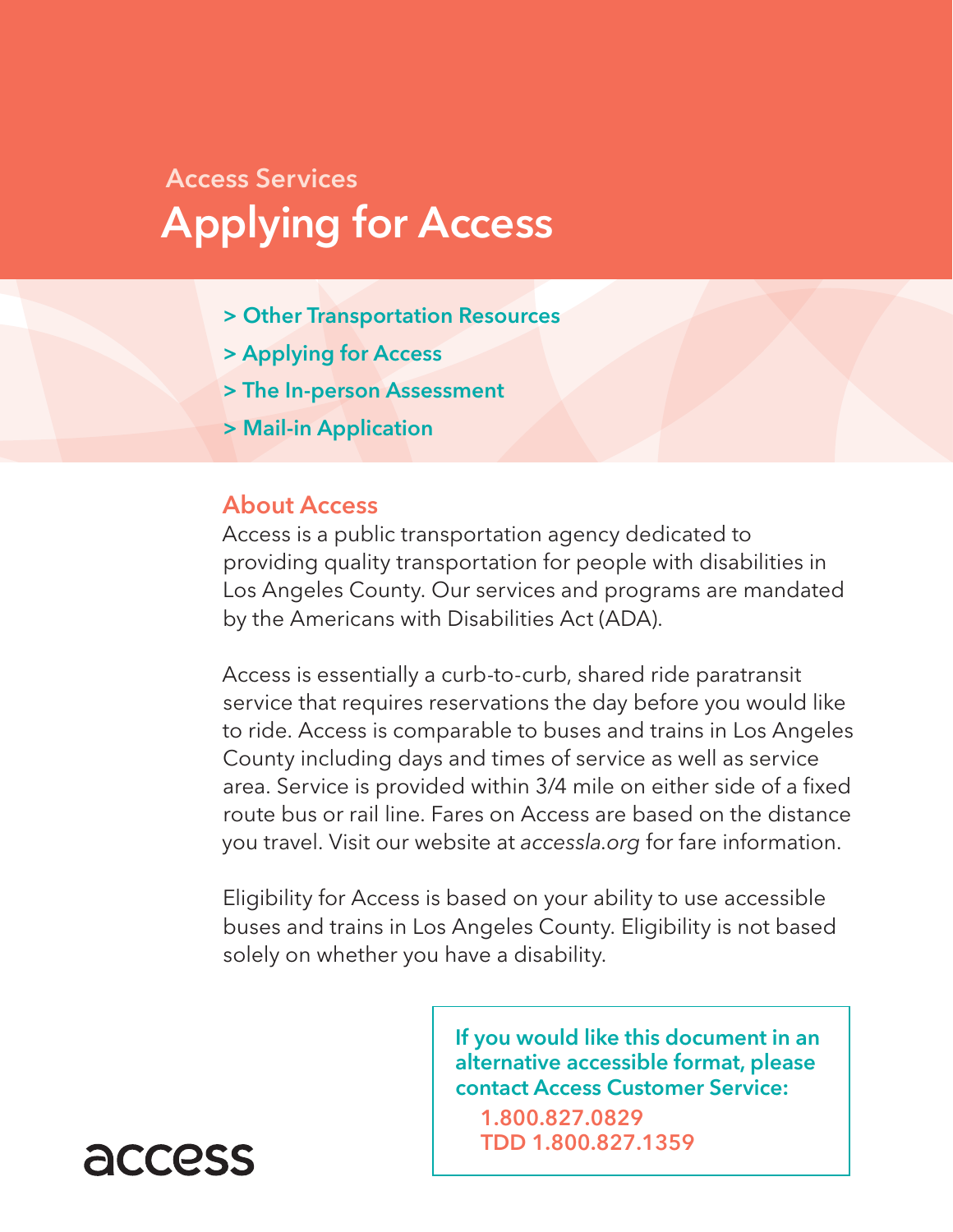### Other Transportation Resources

Los Angeles County has buses and trains and other "fixed route" services that are all accessible for persons with disabilities and do not require any type of reservation. No matter your mode of transportation, all buses and trains will be equipped with ADA accessible features such as lifts or ramps, securement spaces, designated priority seating, stop announcements, audio announcements, handrails, lighting, and operators who are trained to assist passengers with disabilities.

For more information about bus and train routes, schedules, and/or reduced fares in Los Angeles County, please visit *metro.net* or call 323.GO.METRO (323.466.3876). Riders with hearing or speech impairments can use the California Relay Service. Dial 711 and then the number you need.

Access can also assist with your search for other transportation options that meet your needs and may be less expensive than paratransit. Call Access Customer Service at 1.800.827.0829 (TDD 1.800.827.1359) or visit *accessla.org*.

# Applying for Access

Access requires an in-person evaluation for all new applicants and, in some cases, for those who are renewing their eligibility.

In order to ensure that Access has the necessary information to make the correct determination, complete the following steps:

- **1** Mail the completed written application portion to the following address - Access Eligibility Center 5747 Rickenbacker Rd. Commerce, CA 90040
- **2** The Access Eligibility Center may call you before your appointment for any clarifications.
- **3** Seven (7) calendar days after you send in your application form, call the Access Eligibility Scheduling Center at 626.532.1616 (TDD 626.532.1620), Monday through Friday from 8am to 5pm to schedule your in-person assessment. Please do not call before the seven (7) calendar day period.

If you need a ride to your in-person assessment, Access will transport you free of charge. When you schedule your in-person assessment, let the reservationist know that you will need transportation.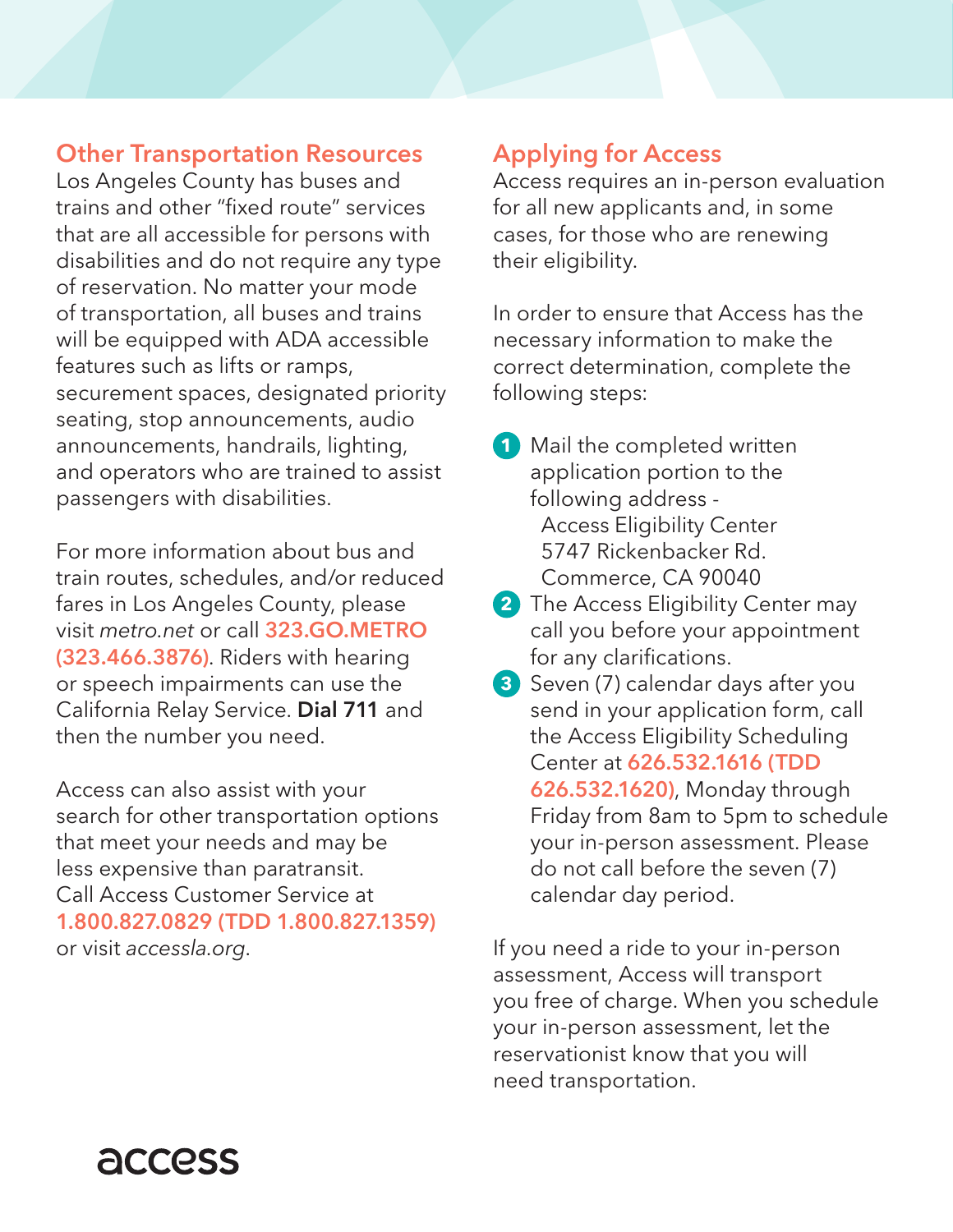# The In-person Assessment

- > If applicable, bring your primary mobility device that you intend to use while out in the community.
- > If you need assistance, please bring someone with you.
- > Bring a valid photo ID. Access accepts the following form(s) of photo ID:
	- a. Driver's License or ID with photo issued by another state
	- b. Military ID
	- c. U.S. Passport
	- d. LACTOA Reduced Fare ID card
	- e. Other transit operator reduced fare ID card with photo
- > Bring any medical documentation/ information with you that will support the information in your application.
- > During your appointment, you will have an in-person assessment with a Mobility Assessment Evaluator. The assessment will include an interview as well as a physical functional assessment and/or a cognitive functional assessment, if necessary. The Mobility Assessment Evaluator will be looking at your functional skills which are needed to ride buses and trains.
- > If the Mobility Assessment Evaluator needs clarification from your healthcare professional, they will contact them.
- > The application process will be considered complete with the following:
	- a. Completed application including a copy of your photo ID
	- b. Completed in-person assessment
	- c. Completed healthcare professional verification (if applicable)
- > You will receive a letter within 21 days after the completion of the application process informing you of your eligibility status.

This application is available in alternative formats. If you require an accessible format of this application, please contact Access Customer Service: 1.800.827.0829 (TDD 1.800.827.1359) between the hours of 8am and 5pm Monday through Friday.

If you have a concern about what information you need or what to do to prepare, the Disability Rights Education and Defense Fund (DREDF) has published "ADA Paratransit Eligibility: How To Make Your Case." You can get a copy of this helpful guide online at *dredf.org* or by calling Access Customer Service Center at 1.800.827.0829 (TDD 1.800.827.1359).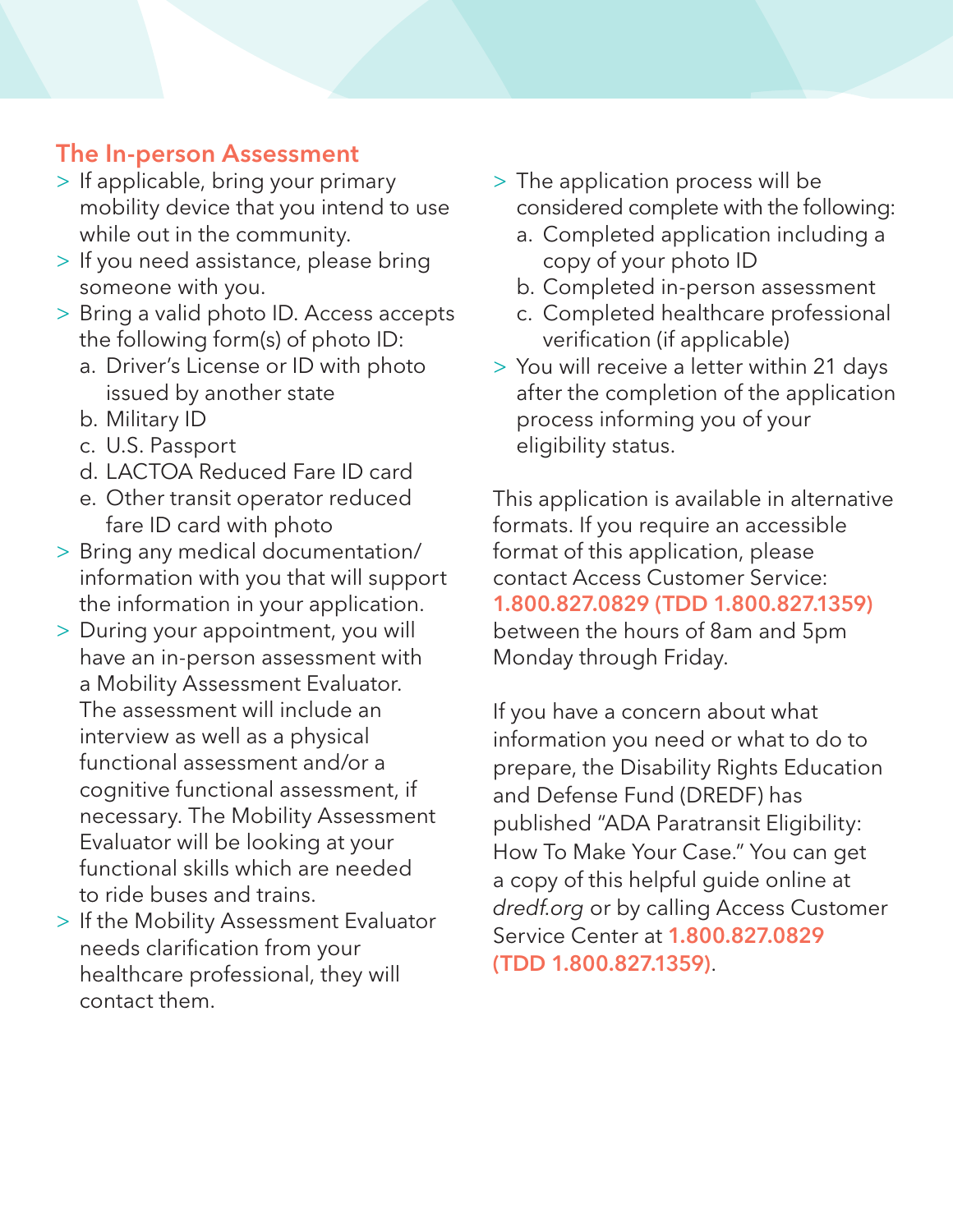# Access Transit Evaluation Application

| <b>Personal Information</b>                           |                         |
|-------------------------------------------------------|-------------------------|
| Six digit Access ID number                            |                         |
|                                                       |                         |
| Last name                                             |                         |
| First name                                            | MI                      |
| Medi-Cal ID number<br>(optional):                     |                         |
|                                                       |                         |
| $\bigcirc$ I do not have a Medi-Cal number            |                         |
|                                                       |                         |
|                                                       |                         |
| Date of birth                                         | Gender: O Male O Female |
|                                                       |                         |
| Home street address                                   | Apt number              |
|                                                       | State                   |
| City                                                  | Zip                     |
| Mailing address (if different from your home address) | Apt number              |
|                                                       |                         |
| City                                                  | Zip<br><b>State</b>     |
| Home phone number                                     | Alternate phone number  |

Access Services *accessla.org*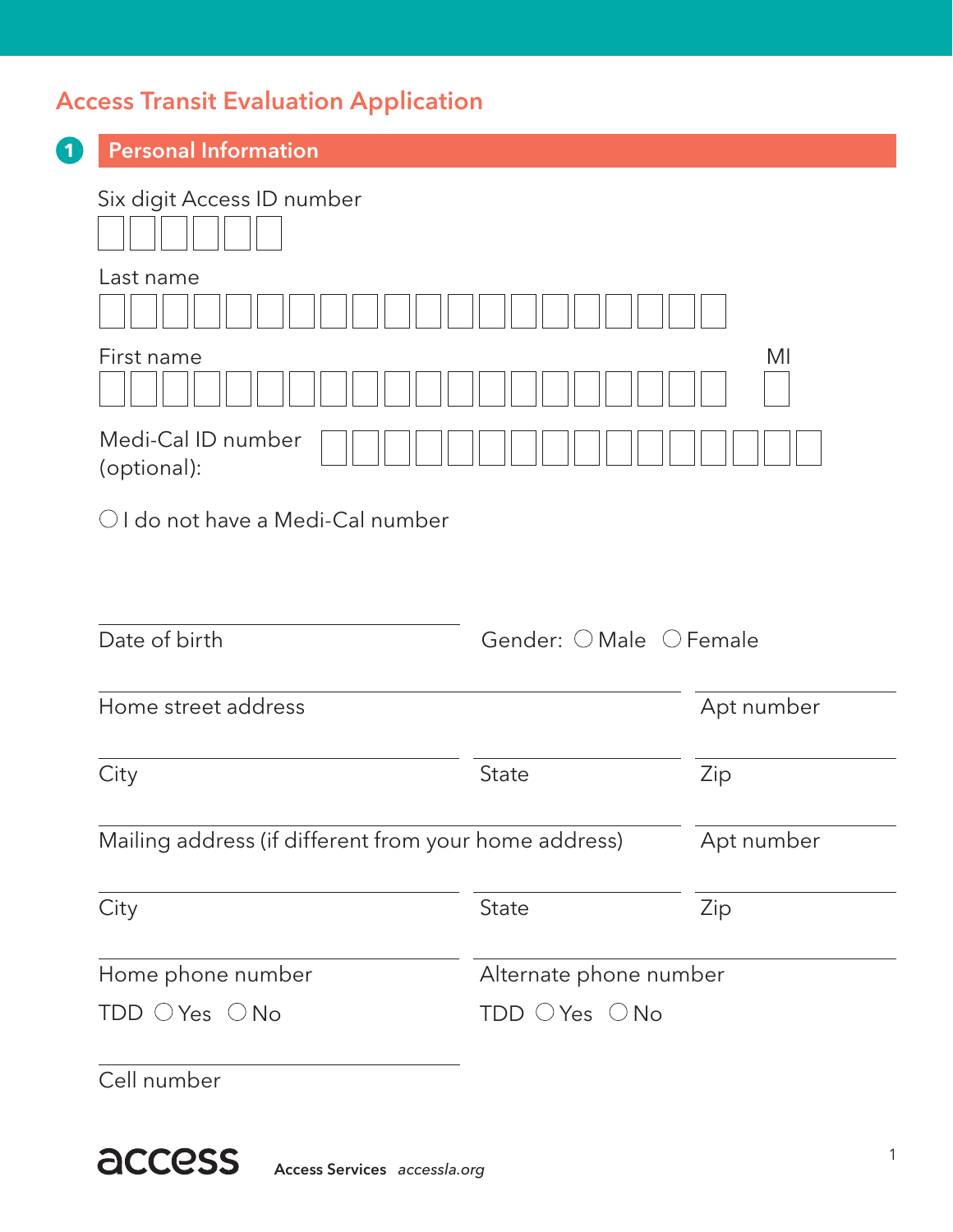#### **2** Emergency Contact

Name

Relationship

Home phone number The Alternate phone number

#### **3** Current Use of Public Transportation

When was the last time you rode the fixed route bus or train?

How frequently do you ride the fixed route bus or train?  $\bigcirc$  Daily  $\bigcirc$  Weekly  $\bigcirc$  Monthly  $\bigcirc$  Not currently using

How far do you live from your nearest bus stop?

Travel training is available to those who want to learn how to ride fixed route transit in the Los Angeles region. Would you like information about travel training?  $\bigcirc$  Yes  $\bigcirc$  No

#### **4** Disability/Health Condition Information

Please describe the disability or health condition which prevents your ability to travel on a bus or train: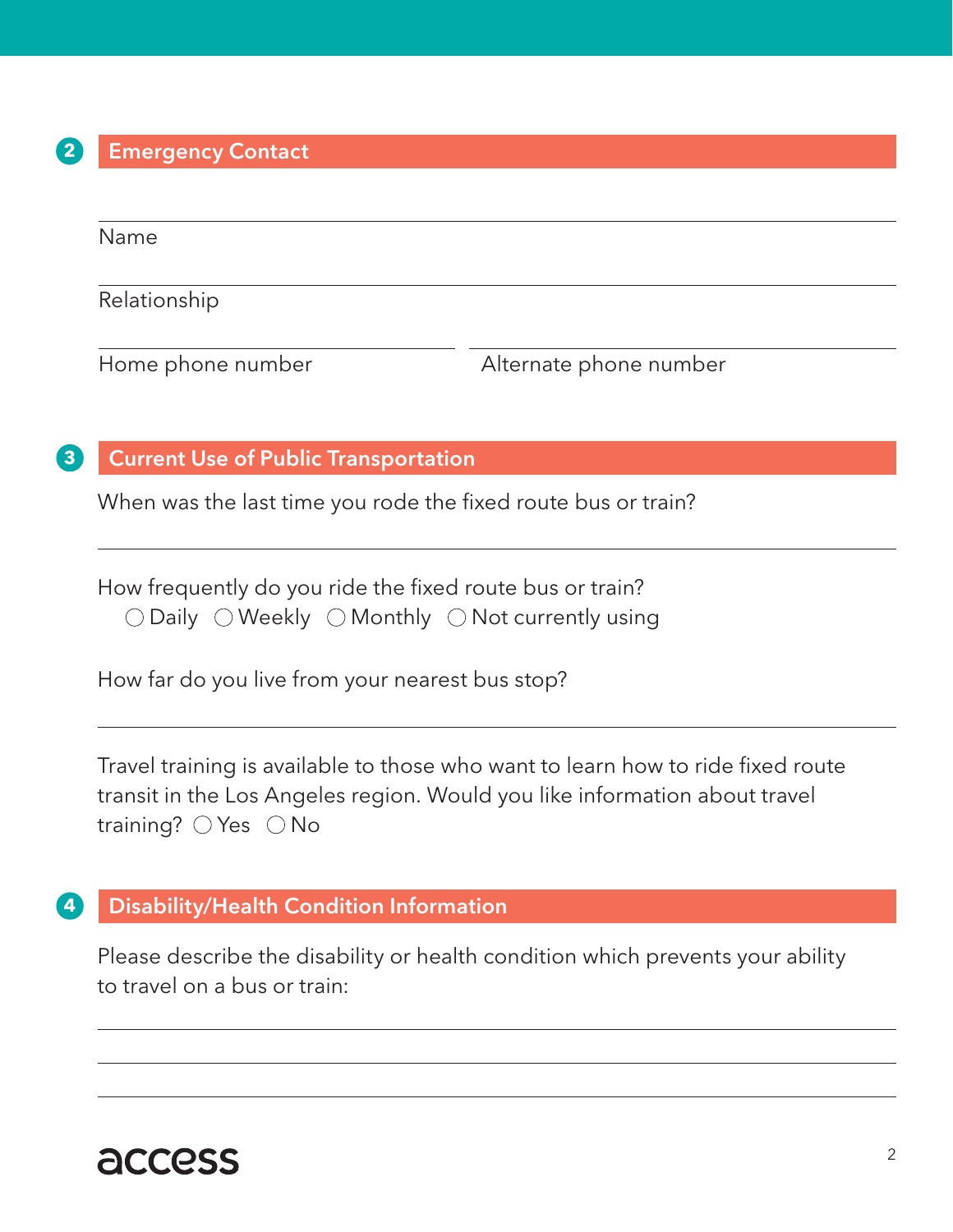| Is this a temporary disability or health condition? $\bigcirc$ Yes $\ \bigcirc$ No |        |  |  |
|------------------------------------------------------------------------------------|--------|--|--|
| If yes, how long do you expect it to prevent you from using fixed route buses      |        |  |  |
| or trains? <u>_____________</u>                                                    | months |  |  |

Are you currently receiving any treatment?  $\bigcirc$  Yes  $\bigcirc$  No If yes, please provide information on what type of treatment you are currently receiving:

|                                                                                                                                                                    | Do you live in an assisted living facility or nursing facility? $\bigcirc$ Yes $\bigcirc$ No |                                                                        |
|--------------------------------------------------------------------------------------------------------------------------------------------------------------------|----------------------------------------------------------------------------------------------|------------------------------------------------------------------------|
| (a personal care assistant or personal attendant)?<br>$\bigcirc$ Yes $\bigcirc$ No $\bigcirc$ Sometimes                                                            | Do you need to bring someone with you to help you when you travel                            |                                                                        |
| What is your primary mobility aid? (If applicable)<br>○ Powered wheelchair ○ Manual wheelchair<br>◯ Walker<br>$\bigcirc$ Brace<br>$\bigcirc$ White cane            | (Cane<br>◯ Prosthesis<br>Communication board                                                 | ◯ Powered scooter<br>○ Crutches<br>○ Portable oxygen                   |
| Other: _________                                                                                                                                                   |                                                                                              |                                                                        |
| What is your secondary mobility aid? (If applicable)<br>○ Powered wheelchair ○ Manual wheelchair<br>$\bigcirc$ Walker<br>$\bigcirc$ Brace<br>$\bigcirc$ White cane | ○ Cane<br>◯ Prosthesis<br>Communication board                                                | O Powered scooter<br>$\bigcirc$ Crutches<br>$\bigcirc$ Portable oxygen |
| Other:                                                                                                                                                             |                                                                                              |                                                                        |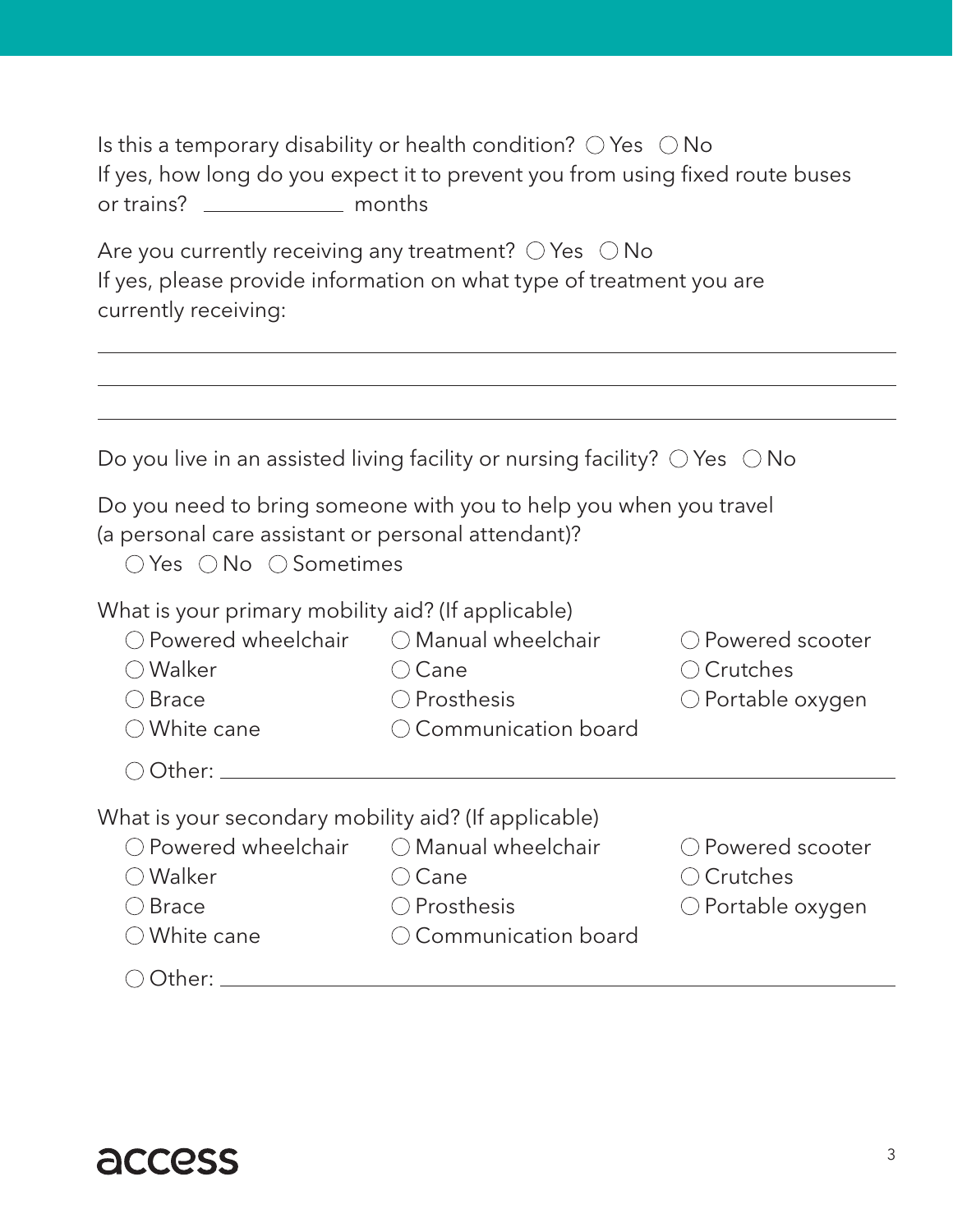Do you use a service animal?  $\bigcirc$  Yes  $\bigcirc$  No

If you use a wheelchair or scooter, what is the width, length and weight with you in it?

Width: inches Length: inches Weight: pounds

IMPORTANT: Most of the accessible vehicles in our fleet are designed to accommodate a mobility device no larger than 30 inches wide by 48 inches long and/or weighing with its passenger up to 600 pounds. While we make all reasonable efforts to accommodate our riders, if your mobility device is larger than this, we may be unable to transport you either because it would damage the vehicle or to do so would impose an unreasonable safety hazard.

Under the best conditions, what is the farthest that you can walk outdoors (using your mobility aid if you use one) without the help of another person?  $\bigcirc$  Less than 1 block  $\bigcirc$  1-4 blocks  $\bigcirc$  More than 4 blocks

Please provide any other information about your disability or health condition:

# **5** Certification

I hereby certify that, to the best of my knowledge, information given in this application is correct. I agree to undergo an in person assessment of my functional abilities and limitations for the purpose of making a determination regarding my eligibility for ADA paratransit service.

Applicant/Responsible Party signature **Date** Date

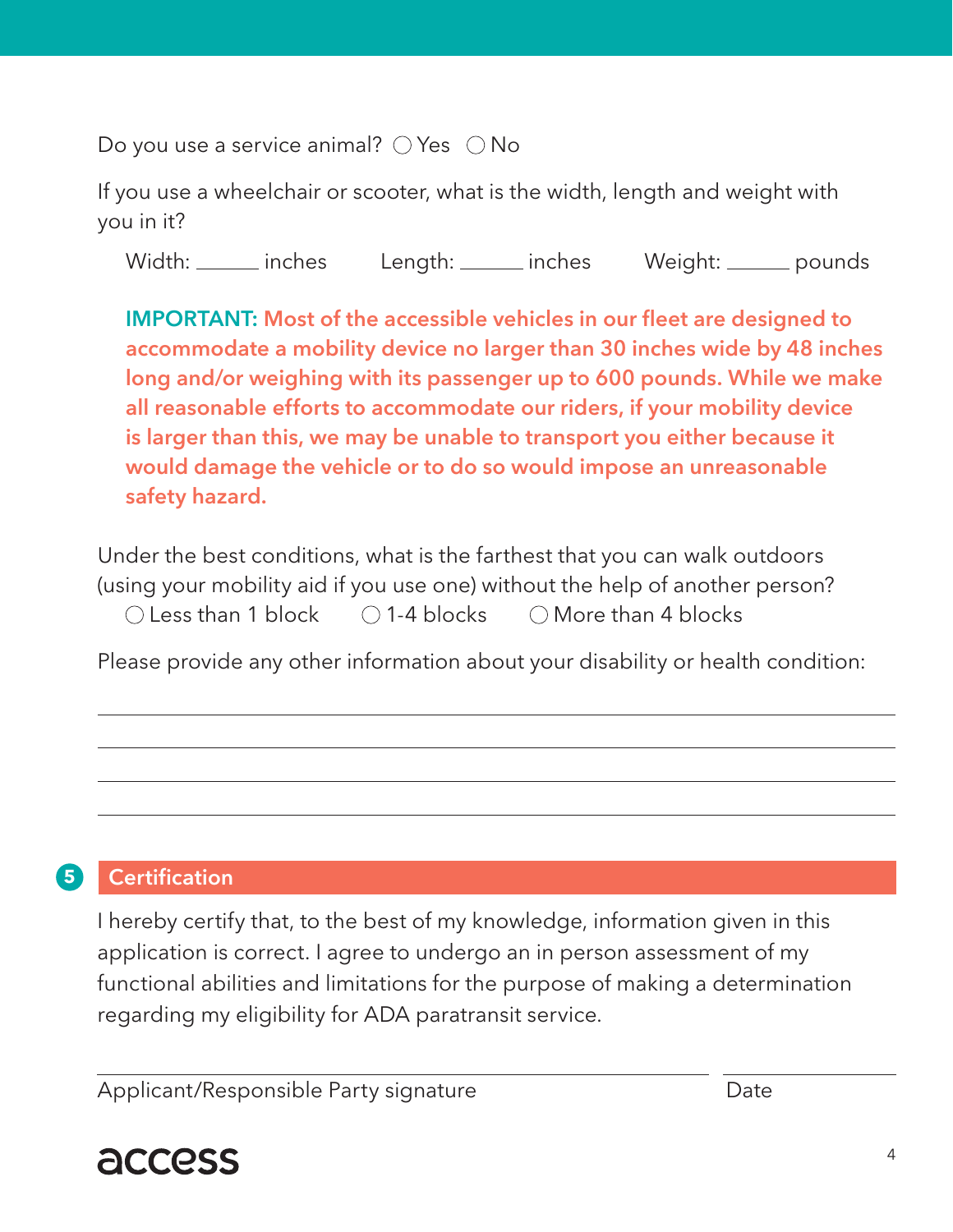## **6** Responsible Party

If you require someone else to make decisions and act on your behalf, you may designate that person as a Responsible Party.

| Name                        | Relationship to applicant |
|-----------------------------|---------------------------|
| Agency (if applicable)      | Home phone                |
| Other phone                 |                           |
| Responsible Party signature | Date                      |

#### **7** Authorization for Release of Information

I <u>I</u> authorize my healthcare professional to release any and all information about my disability or health condition and its effects on my functional ability to travel. I understand that Access staff or the ADA certification contractor may contact the healthcare professional who completed the verification in order to confirm this information. I understand that all medical information will be kept strictly confidential.

Applicant/Responsible Party signature **Example 2018** Date

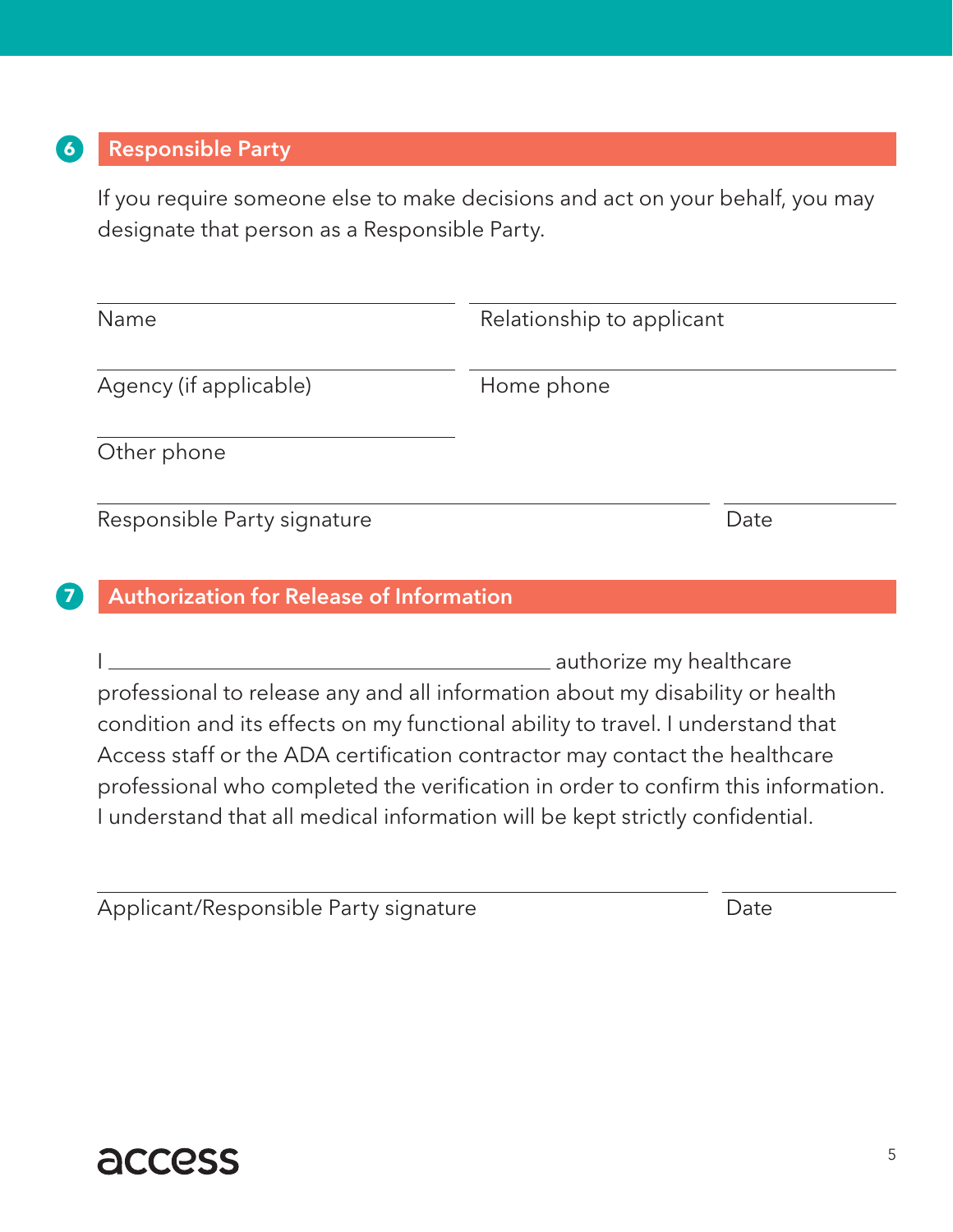## **8** Healthcare Professional Contact Information

Please provide the contact information of your treating healthcare professional who is familiar with your condition and, if needed, could be contacted for clarifying information.

The following licensed healthcare professionals are authorized to provide clarifying information:

- > Physician (MD or DO) > Registered nurse > Psychologist
	-
- 
- 
- > Psychiatrist > Ophthalmologist > Optometrist
- 

- 
- > Physical therapist > Occupational therapist
- > Other licensed provider familiar with your condition

| Healthcare professional's name   |                    |              |
|----------------------------------|--------------------|--------------|
| Institution/facility/agency name |                    |              |
| Specialization                   |                    |              |
| Street address                   |                    | Suite number |
| City                             | State              | Zip          |
| Phone number                     | Other phone number |              |
|                                  |                    |              |

Fax number